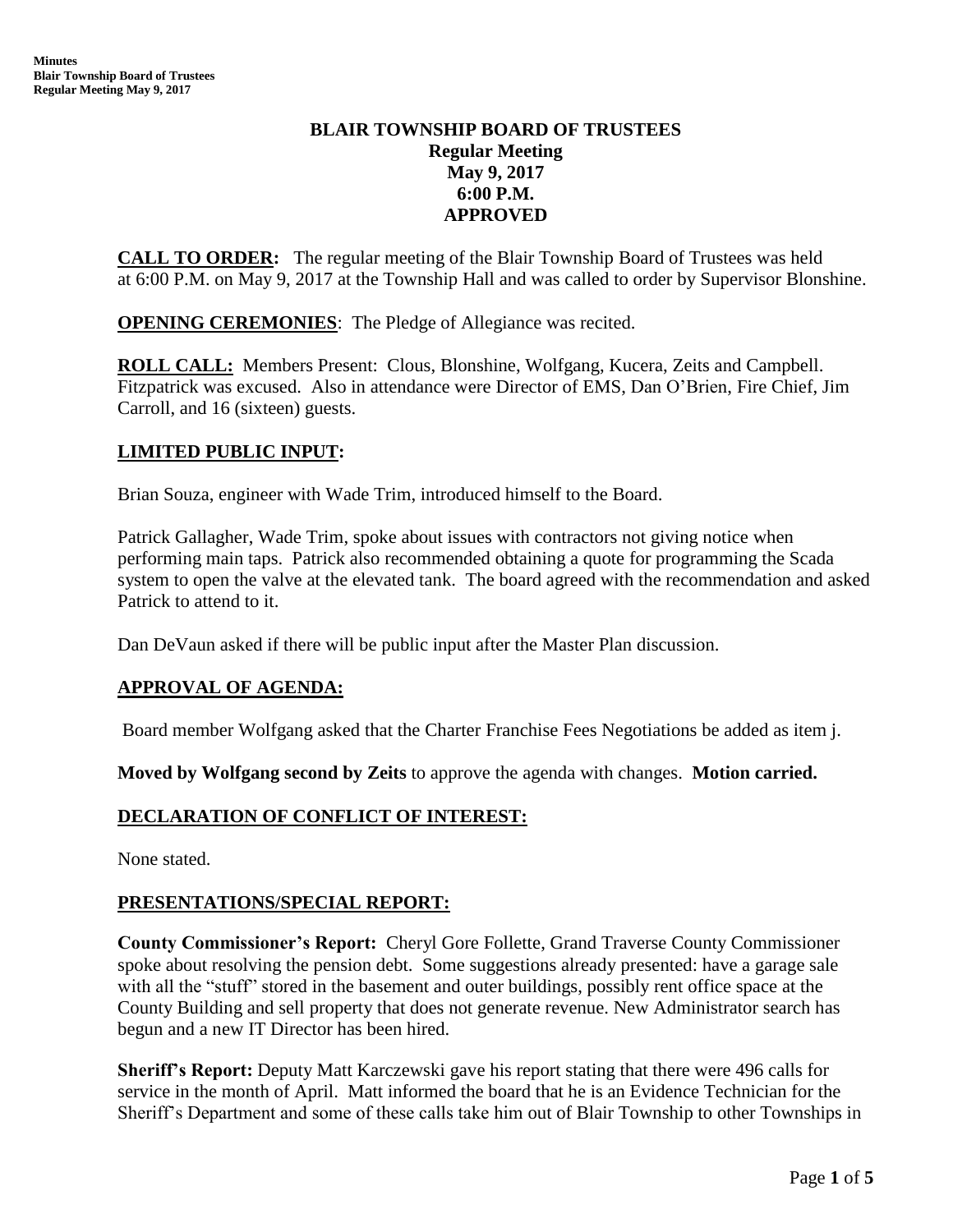the county. The drug drop off which was held on April 29 was very successful. Blair was  $2<sup>nd</sup>$  to Garfield Township having the most garbage cans filled.

**EMS Report:** EMS Director Dan O'Brien reported 125 calls for service the month of April. Dan also spoke about the continued decrease in response time. Dan spoke about Blair being approached by Laura Criddle from Regional Medical Control Authority to speak at the Airway Conference in September.

**Fire Department:** Fire Chief Jim Carroll reported 23 calls for service the month of April. He spoke about the structure fire last week and the great job both Green Lake and Blair did. The Fire Chief attended the planned lock down drills at Abba's House and Blair Elementary.

**Grand Traverse County Road Commission:** Andy Marek discussed the tree issue in Peninsula Township, Cass Rd. is still open for another month or two and Logan's Landing area will be getting a couple of Michigan turns to help with the flow of traffic.

# **ANNOUNCEMENTS/CORRESPONDENCE**

Supervisor Blonshine read a Thank You card received from Kevin Nowak's family to Blair Township EMS thanking them for getting Kevin quickly and safely to the hospital on April 28, 2017. Ken & Kathy Nowak donated \$100.00 to EMS for their services.

Supervisor Blonshine also read a letter from Kim & Robert Barrett to Captain Matt Tallman for help with their smoke detectors.

### **CONSENT CALENDAR**:

| <b>FUND</b>               | <b>CHECK NUMBERS</b> |    | <b>TOTALS</b> | <b>REPORTS</b>              |
|---------------------------|----------------------|----|---------------|-----------------------------|
|                           |                      |    |               |                             |
| General Fund              | #32878-#32932        | \$ | 53,386.06     | <b>Assessing Report</b>     |
| Ambulance Fund            | #18001-#18035        |    | 51,266.31     | <b>EMS</b> Report           |
| Fire and Police Fund      | #11166-#11186        | \$ | 25,558.35     | Fire Dept. Report           |
| Trust & Agency Fund       | #1915-1917           | \$ | 809.16        | Treasurer's Report          |
| Sewer Bill Fund           | #1874-#1883          | \$ | 2,585.35      | Water Dept. Report          |
| Sewer Assmt. Fund         | $# -0-$              | \$ | -0-           | Zoning Report               |
| Water Assmt, Fund         | $# -0-$              | \$ | -0-           | Minutes April 13, 2017      |
| Water Bill Fund           | #5093-#5115          |    | 16,479.24     | <b>Special Meeting</b>      |
| <b>RD RRI Account</b>     | $# -0-$              | \$ | $-()$         | Minutes April 19, 20 $& 26$ |
| <b>RD</b> Debt Retirement | $# -0-$              | \$ | $-0-$         | <b>Budget Meetings</b>      |
| Milfoil Fund              | $# -0-$              | S  | $-()$ -       | Minutes April 20, 2017      |
| Tax Account               | $\#6020 - 6041$      |    | 118,545.03    | <b>Regular Meeting</b>      |

 **Moved by Clous second by Wolfgang** to approve the Consent Calendar as presented. **Motion carried.**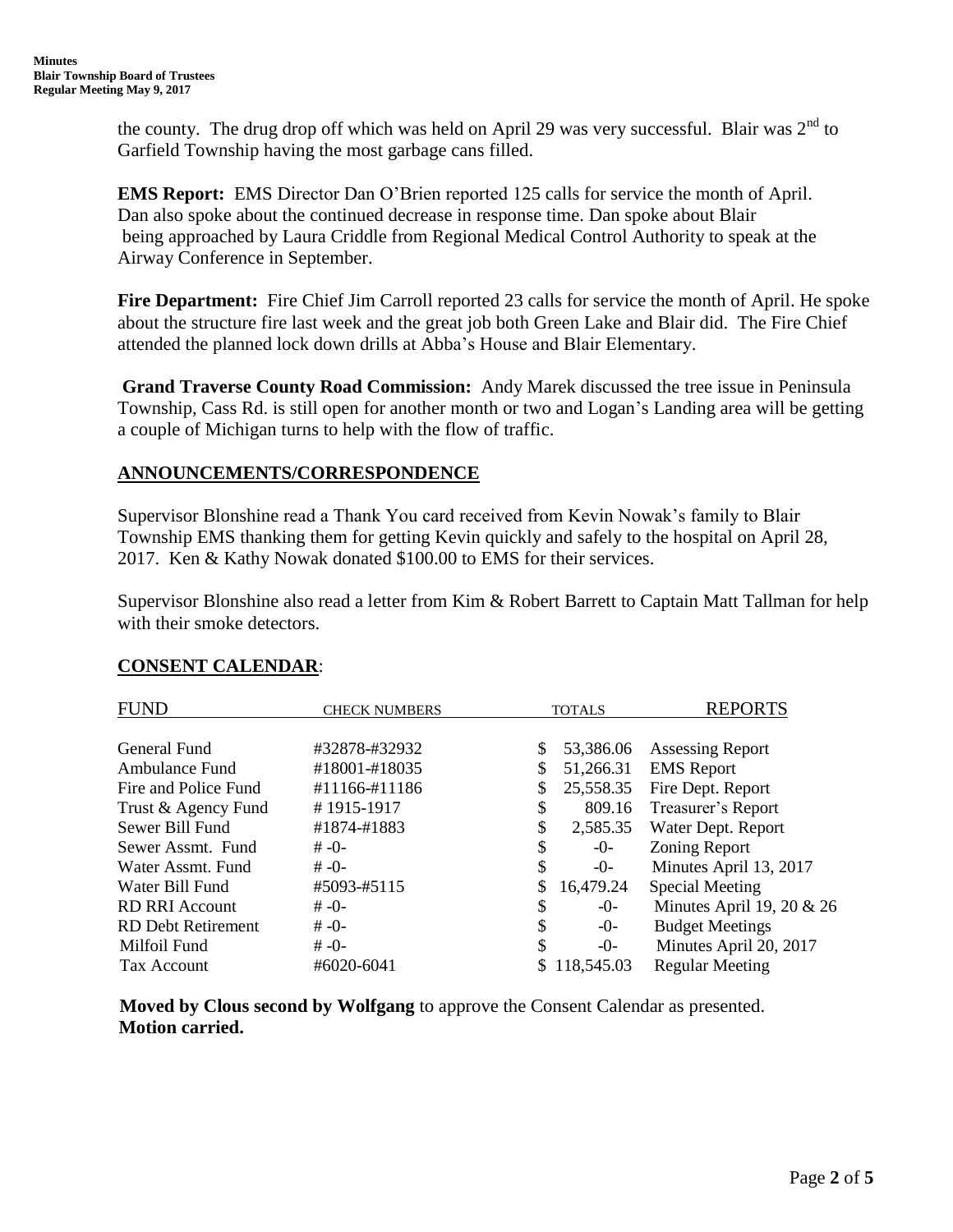# **UNFINISHED BUSINESS**:

### **a. Master Plan**

Township Attorney Shawn Worden spoke regarding his review of the purposed Master Plan. He stated that the Township should take their time on this project and recommended a joint meeting between the Township Board and Planning Commission. The board discussed a date for the joint meeting and decided to discuss the Master Plan at the first regularly scheduled joint meeting between the Township Board, Planning Commission and Zoning Board of Appeals on July  $18^{th}$  at 6:00 pm.

### **NEW BUSINESS:**

#### **a. Township Auditor/Township Attorney**

Jonathan Poortenga, CPA with Tobin & Co. discussed the process of the yearly audit.

#### **b. Municipal Underwriters of Michigan**

Paul Olson updated the board on the liability insurance coverage.

#### **c. Vance Road Clean Up**

Vance Road clean up will be held Saturday, June 3 at 9:00am.

### **d. Public Hearing 2017/2018 Fiscal Year Budget Fire & Police Fund-2.5 Mills Levied**

Open Public Hearing at 8:06pm.

No Public Comment.

Closed Public Hearing at 8:07pm.

### **e. Public Hearing 2017/2018 Fiscal Year Budget Ambulance Fund-1.497 Mills Levied**

Open Public Hearing at 8:08pm.

No Public Comment.

Closed Public Hearing at 8:09pm.

### **f. Public Hearing 2017/2018 Fiscal Year Budget General Fund - .8233 Mills Levied**

Open Public Hearing at 8:09pm.

No Public Comment.

Closed Public Hearing at 8:10pm.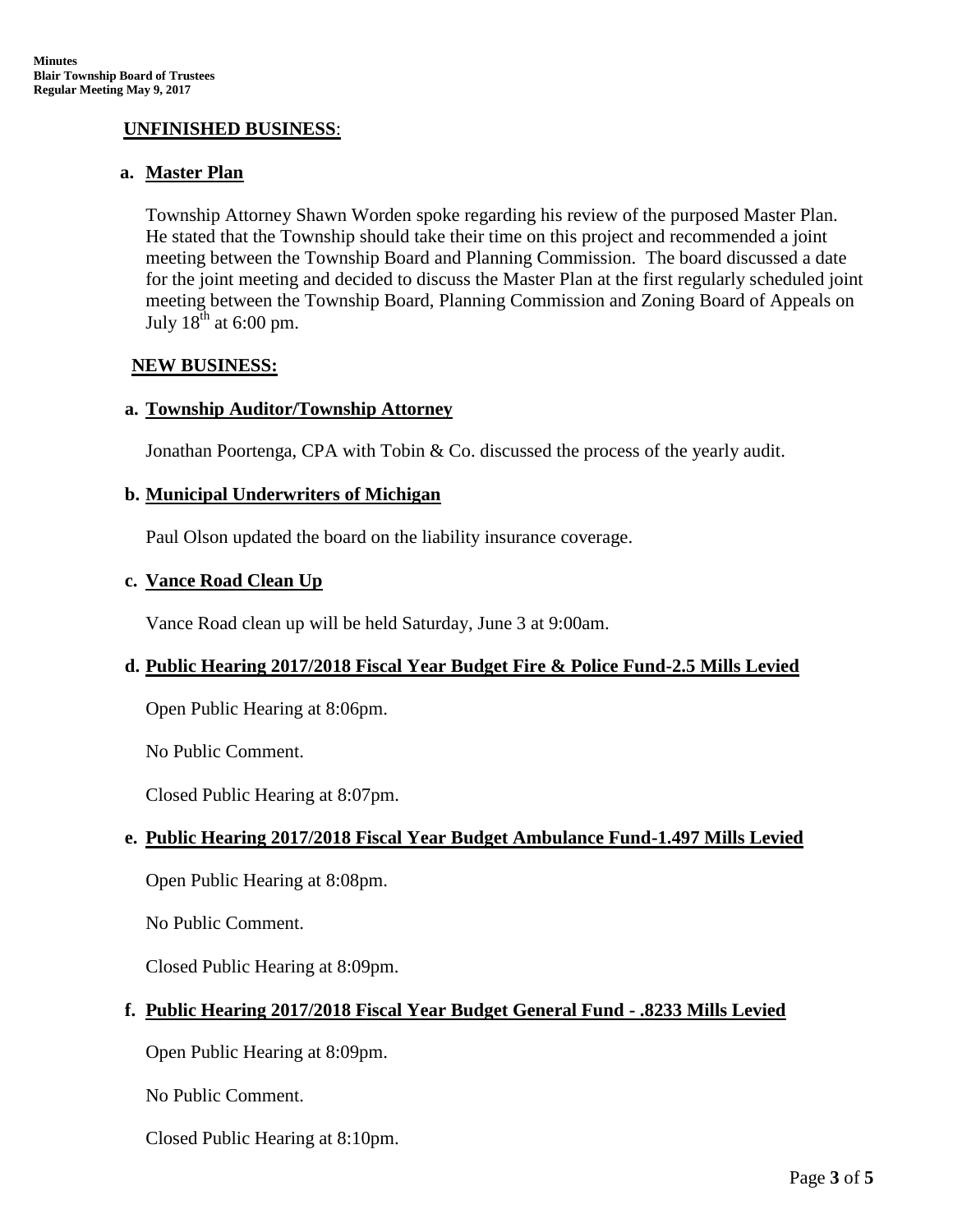# **g. Public Hearing 2017/2018 Fiscal Year Budget Liquor Law Fund**

Open Public Hearing at 8:10pm.

No Public Comment.

Closed Public Hearing at 8:10pm.

#### **h. Public Hearing 2017/2018 Fiscal Year Budget Metro Act Fund**

Open Public Hearing at 8:11pm.

No Public Comment.

Closed Public Hearing at 8:11pm.

### **i. Public Hearing 2017/2018 fiscal Year Budget Silver Lake Milfoil**

Open Public Hearing at 8:11pm.

There was discussion regarding the surplus of funds in this account.

There was no public comment.

Closed Public Hearing at 8:13pm.

#### **j. Charter Franchise Fees Negotiation**

Supervisor Blonshine explained that it is time to negotiate the contract with Charter Communications for Franchise Fees. The City of Traverse City has asked the Townships to partner with them in the negotiations and share the attorney fees.

**Moved by Kucera second by Wolfgang** to authorize the Supervisor to sign the agreement for negotiation of Charter Franchise Fees. **Motion carried.**

### **PUBLIC INPUT:**

 Jerry Lown, 3854 Vance Rd. spoke regarding the proposed subdivision (Woodbury Estates) to be built off Vance Road and the terrible condition that Vance Road is in.

Bill Clous, 5523 Hannah also spoke regarding Woodbury Estates and the Planning Commission's denial of the project.

Jim Carroll, Township Fire Chief spoke regarding this year's budget process and how everyone worked as a team.